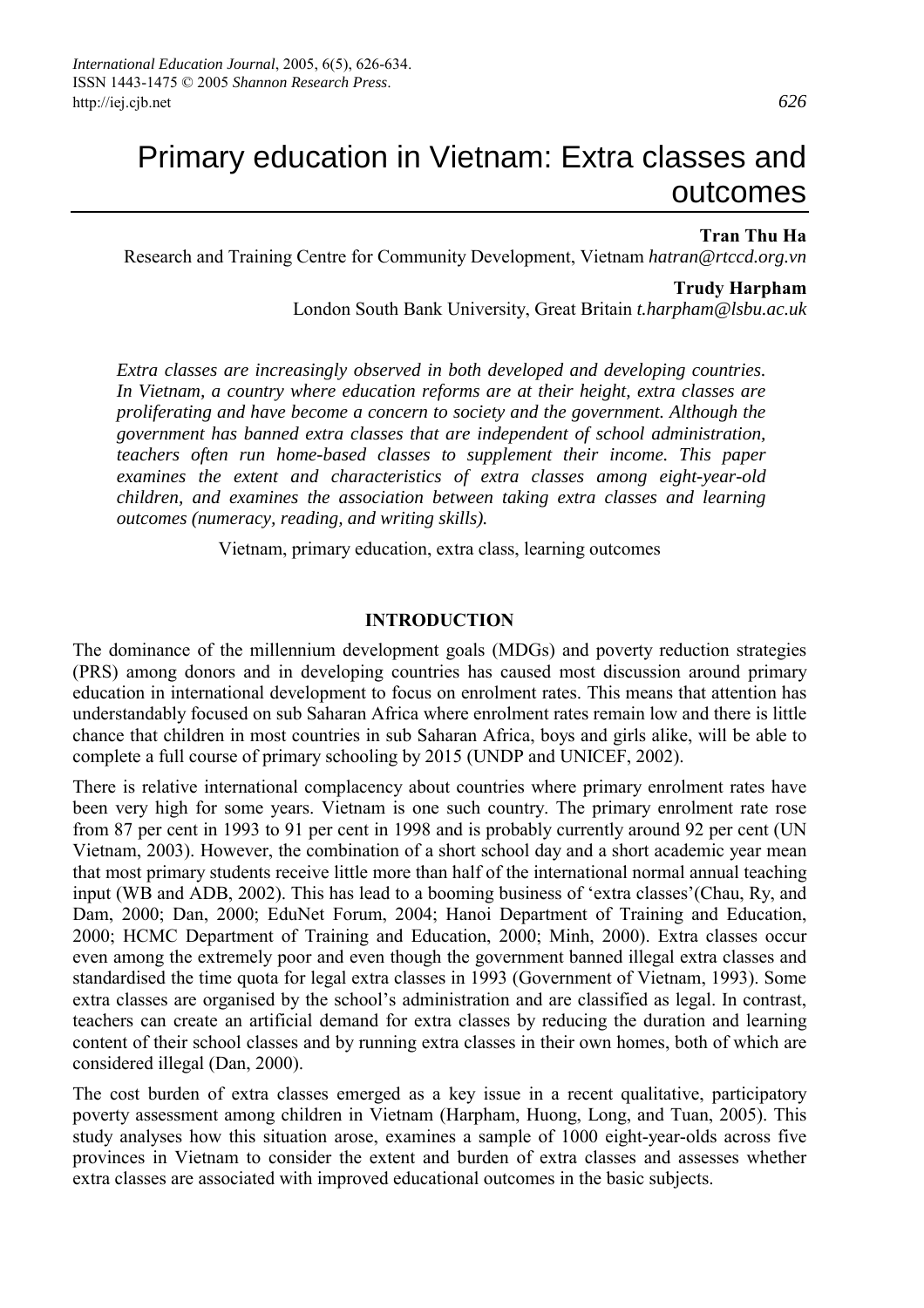## **METHODS**

## **Sample**

Respondents were  $1,000$  eight-year-old children<sup>1</sup> and their caregivers in the Young Lives survey (YL), conducted in 20 sentinel sites in five provinces (Lao Cai, Hung Yen, Da Nang, Phu Yen and Ben Tre) in Vietnam in 2002. These provinces spanned across the country – from North to South. They were randomly identified from a population of 4716 households that contained children aged eight years. The children were interviewed using structured questionnaires (see www.younglives.org.uk for full questionnaires and sampling details).

## **Measures**

*Extra study*: This variable was measured through a number of indicators, including child attendance at extra classes (yes/no) after school, subjects of extra classes, identification of advisers who prompted children to take extra classes, number of hours attending classes in each subject per week, and total costs in Vietnam dong (VND) incurred during the previous year for overall education and extra classes.

*Household poverty*: The household wealth index (WI) was a score between 0 and 1 that was constructed as an average of three components: (1) *housing quality*, which was the simple average of rooms per person, and floor, roof and wall quality [household was scored 1 for each if it has finished material floor, sturdy roof, brick or plastered wall, and scored 0 if it does not have them]; (2) *consumer durables*, being the scaled sum of the nine consumer durable dummies [household was scored 1 for each if having any of the following nine durable items: radio, bicycle, TV, electric fan, motorbike, refrigerator, landline phone, mobile phone and car or truck; and scored 0 if not having any item]; and (3) *services* of drinking water, electricity, toilet and fuel, all of which were 0/1 variables. In this paper, three groups are used: the very poor (WI<0.25), poor (0.25**≤**WI<0.5), and non-poor (WI≥0.5).

*Child learning outcomes*: Reading, writing and numeracy were indicators. All 1,000 children were asked to read and write a simple sentence and multiply 2 by 4. The result is coded 0 'able to read', 'able to write' if the child performed the task perfectly (*non-case*); and 1 'not able to read', 'not able to write' if the child could not read/write at all or could read/write only one word or a phrase but not a full sentence (*case*). Similarly, 0 was given for correct multiplication and 1 for incorrect multiplication. Only one child did not give an answer due to shyness.

# **Data Analysis**

Data were analysed using the survey commands in STATA 8 (StataCorp, 2003) with sentinel sites as strata, the primary sampling unit equivalent to the household, and sampling weight factor (pweight) denoting the inverse of the probability that an eligible child is included in the sample in each sentinel site. Therefore the estimates using weighted data in this paper can be generated for all 4,716 eligible children aged eight in the 20 sentinel sites. The Pearson chi-squared statistic corrected for the survey design is used for categorical data, and bivariate and multivariate analysis. The descriptive results present both percentages/figures for the study sample ( $n = 1,000$ ) and estimates of percentages/figures for the population  $(N = 4,716)$ .

To test the association between having extra classes and child learning outcomes, multivariate analysis was used. Factors from four main variables were put into the model to control for confounding factors: (1) community: region, (2) household: wealth status, father's education, number of persons in the household, (3) mother: mother's education, social capital level, and (4) child: ethnicity and mental health status. Gender was not entered into the analysis as the literature

<sup>&</sup>lt;sup>1</sup> In Vietnam, 8-year-old children were in Grade 2 or 3, depending on when the survey was conducted.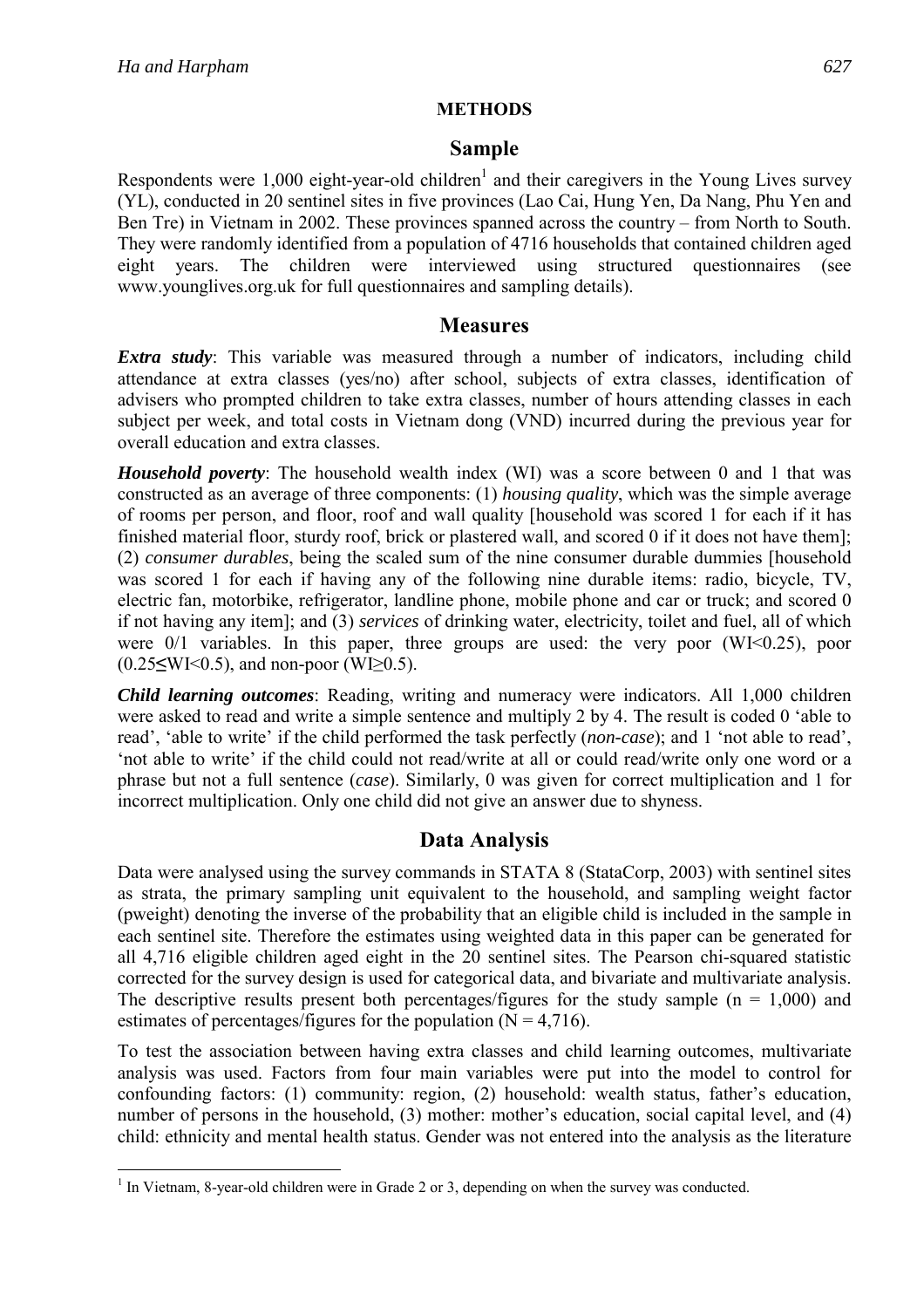review suggested that there is no significant difference for enrolment at primary between boys and girls in Vietnam. This study found no significant difference either.

## **DOES EXTRA CLASS PROLIFERATION OCCUR?**

# **Prevalence of extra classes**

Table 1 shows that, overall, 46 per cent (95% CI[0.45; 0.51]) of in-school children in the YL sites were currently taking extra classes. The prevalence increased from seven per cent in mountainous regions to 56 per cent in rural and 58 per cent in urban areas. This difference is highly statistically significant (p<0.001). A higher proportion of Kinh (majority Vietnamese) children went to extra classes than ethnic minority children (p<0.001). This was consistent with ADB and World Bank research that concluded that wealthier and more urbanised students were far more likely to receive outside tutoring and additional courses (Bhushan, Bloom, Huu, and Thang, 2001).

| <b>Region</b>                    |                      | <b>Prevalence of extra classes</b> |         |                                       |              |  |  |  |
|----------------------------------|----------------------|------------------------------------|---------|---------------------------------------|--------------|--|--|--|
|                                  | Study sample (n=988) |                                    |         | Estimate of the Population $(N=4716)$ |              |  |  |  |
|                                  | n                    | $\%$                               | p-value | $\frac{0}{0}$                         | p-value      |  |  |  |
| Mountainous ( $n_1$ = 239)       | 13                   | 5.4                                |         |                                       |              |  |  |  |
| Rural ( $n_2$ = 549)             | 300                  | 54.6                               | < 0.001 | 56                                    | < 0.001      |  |  |  |
| Urban $(n_3 = 200)$              | 123                  | 61.5                               |         | 58                                    |              |  |  |  |
| Total ( $n = 988$ )              | 436                  | 44                                 |         | 46                                    |              |  |  |  |
| Ethnic minority ( $n_1 = 117$ )* |                      | 2.6                                | < 0.001 | 3.4                                   | $\leq 0.001$ |  |  |  |
| Kinh $(n_2 = 871)$               | 433                  | 49.7                               |         | 50                                    |              |  |  |  |

**Table 1. Prevalence of extra classes by region** 

\* Of the three ethnic minority children, two were in mountainous Lao Cai and one in the rural Phu Yen site.

# **Types of subjects taken in extra classes**

Of those who were taking extra classes, 90 per cent took only one kind of class, for example, either *mathematics and Vietnamese together* or *extra-curricular (so-called arts/sports) subjects* (such as dancing, swimming, singing, chess, and painting). The remaining 10 per cent took two types at the same time. Attending extra classes for mathematics and Vietnamese was the most common, accounting for 82 per cent in the study sample and 80 per cent, as an estimate for the population. One in every five children had extra classes in all the subjects taught in the curriculum at school. Only seven per cent of children taking extra classes went for extra-curricular subjects (see Table 2).

## **Advisers**

When asked who suggested taking extra classes, caregivers (mainly mothers) reported that parents and other close relatives were most likely to have prompted children (over 60 per cent for all types of extra classes). Teachers both in and outside of the schools where the children studied were the second most common source of encouragement. Fewer than 10 per cent of children attending extra classes for all school subjects and mathematics or literature perceived a need for the extra classes themselves, but 17 per cent of children taking extra classes in arts or sport subjects *had*  suggested this option themselves. The estimate for the population is 21 per cent (see Table 3).

# **Time spent in extra classes**

Table 4 shows the average hours children spent in extra classes per week. This time varied slightly across regions, from 7.9 hours in mountainous areas to 8.9 hours in rural and 9.7 hours in urban areas, although this difference is not statistically significant  $(p>0.05)$ . The estimates of the population present similar means (7.8 in mountainous, 8.9 in rural and 9.5 in urban). Of the 13 children taking extra classes in the mountainous sites, only 2 were from an ethnic minority. Therefore almost all the children taking extra classes were Kinh people whose living habits and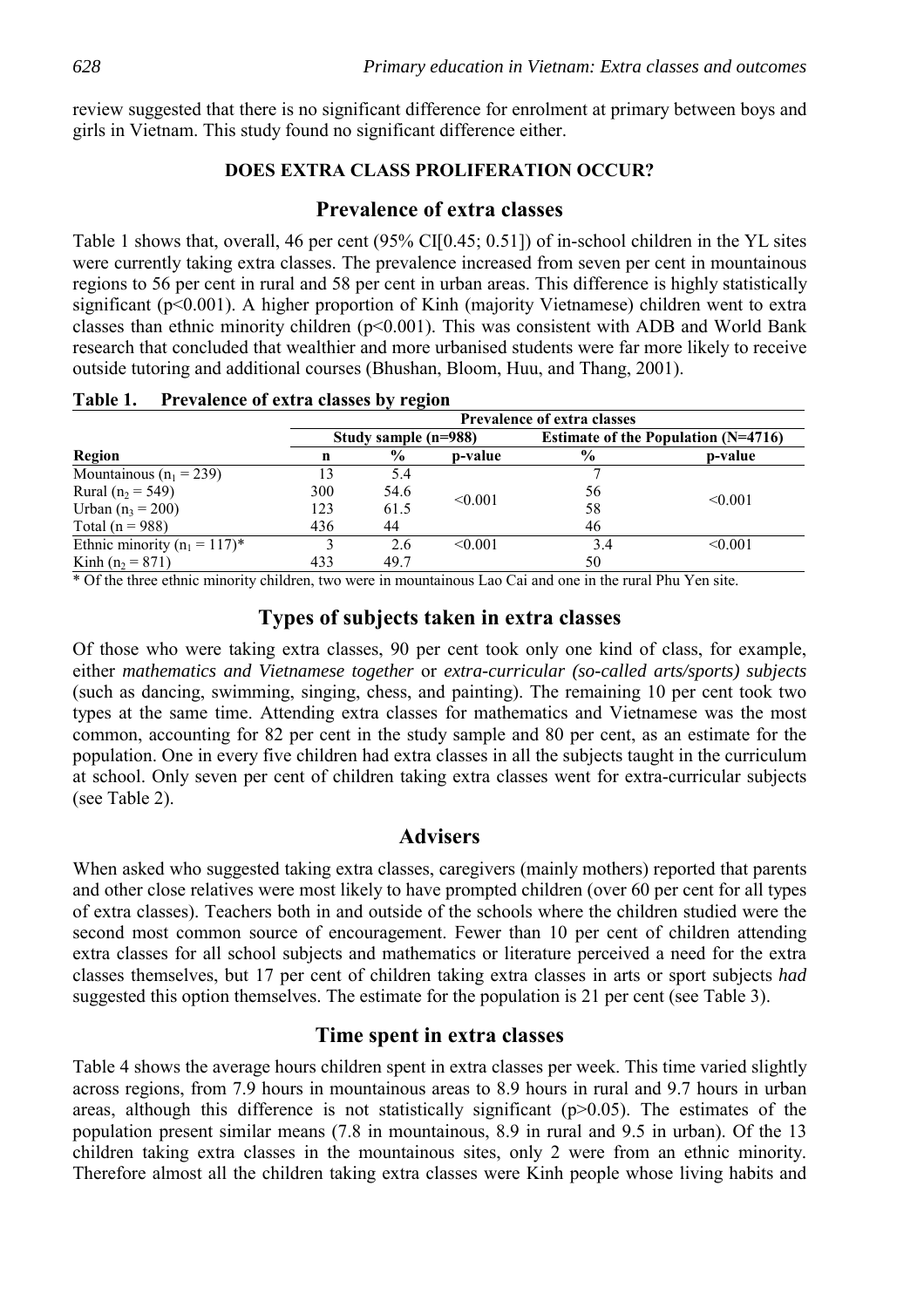#### *Ha and Harpham 629*

education values did not vary much across regions. This might explain why the mean number of hours of extra classes did not vary significantly across regions. According to government regulations, students in primary education were not allowed to take more than two extra classes, equivalent to four hours, per week. In this study, 90 per cent of children who took extra classes attended for more than the stipulated hours; 58 per cent of these attended for more than eight hours a week, twice the legal duration (Table 5).

|                             | <b>TOTAL</b> |               |          | $REGION$ (n=436)   |             |               |                                             |               |         |
|-----------------------------|--------------|---------------|----------|--------------------|-------------|---------------|---------------------------------------------|---------------|---------|
|                             |              |               |          | <b>Mountainous</b> | Rural       |               | Urban                                       |               | p-value |
|                             | n            | $\frac{0}{0}$ | n        | $\frac{0}{0}$      | $\mathbf n$ | $\frac{6}{6}$ | n                                           | $\frac{0}{0}$ |         |
| Type of extra classes taken |              |               |          |                    |             |               |                                             |               |         |
| All school subjects         | 85           | 20            |          | 8                  | 54          | 18            | 30                                          | 24            | >0.05   |
| Mathematics & Vietnamese    | 356          | 82            | 11       | 85                 | 256         | 85            | 89                                          | 72            | < 0.05  |
| Extra-curricular subjects   | 29           | 7             | $\theta$ | $\theta$           | 9           | 3             | 20                                          | 16            | < 0.001 |
| Other subjects              | 11           | 3             | 1        | 8                  | 9           | 3             |                                             | 1             | >0.05   |
| No. of extra classes taken  |              |               |          |                    |             |               |                                             |               |         |
| One type                    | 391          | 90            | 13       | 100                | 272         | 91            | 106                                         | 86            | >0.05   |
| Two types*                  | 45           | 10            | $\theta$ | $\theta$           | 28          | 9             | 17                                          | 14            |         |
|                             |              |               |          |                    |             |               | <b>ESTIMATE RATE OF POPULATION (N=4716)</b> |               |         |
| Type of extra classes taken |              |               |          |                    |             |               |                                             |               |         |
| All school subjects         |              | 20            |          | 8                  |             | 19            |                                             | 23            | >0.05   |
| Mathematics and Vietnamese  |              | 80            |          | 85                 |             | 84            |                                             | 73            | >0.05   |
| Extra-curricular subjects   |              |               |          | 0                  |             | 4             |                                             | 12            | < 0.001 |
| Other subjects              |              | 3             |          |                    |             | 3             |                                             | 1             | >0.05   |
| No. of extra classes taken  |              |               |          |                    |             |               |                                             |               |         |
| One type                    |              | 90            |          | 100                |             | 90            |                                             | 90            | >0.05   |
| Two types**                 |              | 10            |          | 0                  |             | 10            |                                             | 10            |         |

#### **Table 2. Distribution of type of extra classes by region**

No child took more than two types of extra classes.

 $\overline{a}$ 

\*\* Taking two types of subjects at the same time meant that children had extra-curricular classes plus either all school subjects or mathematics and Vietnamese.

| Table 3. | Persons who prompted children to take extra classes |
|----------|-----------------------------------------------------|
|----------|-----------------------------------------------------|

|                                           | ADVISERS $(n = 436)$ |               |                 |               |                                                  |               |       |               |
|-------------------------------------------|----------------------|---------------|-----------------|---------------|--------------------------------------------------|---------------|-------|---------------|
| Type of extra class taken                 | <b>Parents</b>       |               | <b>Teachers</b> |               | <b>Children</b>                                  |               | Other |               |
|                                           | No.                  | $\frac{0}{0}$ | No.             | $\frac{0}{0}$ | No.                                              | $\frac{0}{0}$ | No.   | $\frac{0}{0}$ |
| All school subjects $(n_1 = 85)$          | 56                   | 66            | 21              | 25            |                                                  |               |       |               |
| Mathematics and Vietnamese ( $n_2$ = 356) | 229                  | 64            | 96              | 27            | 29                                               |               |       |               |
| Arts subjects $(n_3 = 29)$                | 19                   | 66            |                 | 17            |                                                  |               |       |               |
|                                           |                      |               |                 |               | <b>ESTIMATED RATE OF THE POPULATION (N=4719)</b> |               |       |               |
| All school subjects                       |                      | 69            |                 | 24            |                                                  |               |       |               |
| Mathematics and Vietnamese                |                      | 64            |                 |               |                                                  |               |       |               |
| Arts subjects                             |                      | 62            |                 | 18            |                                                  |               |       |               |

# **Expenditure**

Table 6 shows the difference in costs that parents incurred for children's education across regions. Parents in urban areas spent around three to four times more than those in rural and mountainous areas respectively ( $p<0.001$ ). The total education cost included basic school fees,<sup>2</sup> uniform, textbooks, notebooks, other school supplies and extra classes.

According to the Vietnam Household Living Standards Survey 2002, costs amount to an average of VND270000 per year for a child in primary school and around 25 per cent of this amount was for extra classes (World Bank, 2003). In this study the average estimate for the population was VND376800 and 30.7 per cent of this was for extra classes. This difference might be explained by

 $2^2$  Government policy was that there were no school fees, but at the beginning of the school year parents were informed about 'fees', which were described as 'voluntary contributions to the school'. Therefore, socially they were considered a kind of 'school fee'.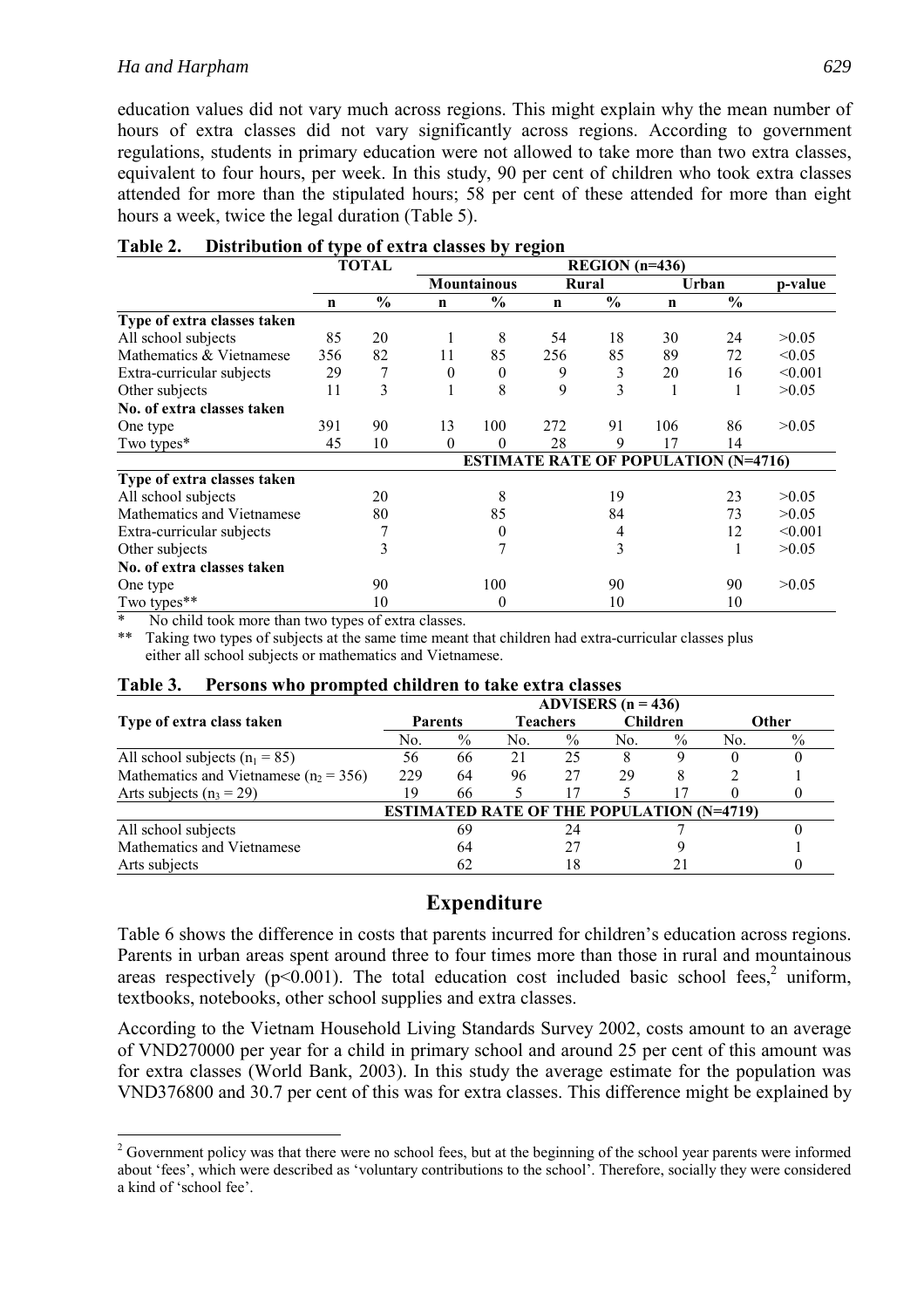the fact that the YL study was designed as a sentinel site study and the sample was therefore not nationally representative and might exclude extremely poor unregistered children or those living in very remote areas (who tended to pay less for education costs).

|             | Mean hours children spent in extra classes per week |                                     |                                                        |           |  |
|-------------|-----------------------------------------------------|-------------------------------------|--------------------------------------------------------|-----------|--|
| Region      | n                                                   | Mean                                | Std. Err.                                              | 95%CI     |  |
|             |                                                     | STUDY SAMPLE <sup>a</sup> $(n=436)$ |                                                        |           |  |
| Mountainous | 13                                                  | 7.9                                 | N/A                                                    | 4.5; 11.3 |  |
| Rural       | 300                                                 | 8.9                                 | N/A                                                    | 8.5; 9.3  |  |
| Urban       | 123                                                 | 9.7                                 | N/A                                                    | 9.0; 10.4 |  |
| Total       | 436                                                 | 9.1                                 | N/A                                                    | 8.7; 9.5  |  |
|             |                                                     |                                     | <b>ESTIMATE OF THE POPULATION<sup>a</sup></b> (N=4716) |           |  |
| Mountainous |                                                     | 7.8                                 | 1.6                                                    | 4.6; 11   |  |
| Rural       |                                                     | 8.9                                 | 0.2                                                    | 8.5; 9.4  |  |
| Urban       |                                                     | 9.5                                 | 0.4                                                    | 8.7; 10.3 |  |
| Total       |                                                     | 9.1                                 | 0.2                                                    | 8.7; 9.5  |  |

**Table 4. Mean hours in extra classes per week for children taking extra classes, by region** 

<sup>a</sup> No significant difference  $(p>0.05)$ 

#### **Table 5. Distribution of time in extra classes among children taking extra classes**

| Hours in extra   |        |      |                                                     | $REGION$ (n=436)  |      |    |                   |
|------------------|--------|------|-----------------------------------------------------|-------------------|------|----|-------------------|
| classes per week | TOTAL* |      | Mountainous $n_1 = 13$                              | Rural $n_2$ = 300 |      |    | Urban $n_3 = 123$ |
|                  |        | $\%$ | $\frac{0}{0}$                                       |                   | $\%$ |    | $\frac{0}{0}$     |
| $\leq$ 4 hours   | 43     | 10   | 46                                                  | 33                |      |    |                   |
| $>4-8$ hours     | 139    | 32   | 15                                                  | 97                | 32   | 40 | 33                |
| $> 8$ hours      | 254    | 58   | 38                                                  | 170               | 57   | 79 | 64                |
|                  |        |      | <b>ESTIMATE OF POPULATION</b> <sup>a</sup> (N=4716) |                   |      |    |                   |
| $\leq$ 4 hours   |        | 10   | 46                                                  |                   |      |    |                   |
| $>4-8$ hours     |        | 32   |                                                     |                   | 32   |    | 34                |
| $> 8$ hours      |        | 58   | 38                                                  |                   |      |    | 62                |

 $a$  p-value  $0.001$ 

#### **Table 6. Cost of extra classes (in thousands of VND) by region in 2002 among children taking extra classes**

| <b>Region</b> | Cost of extra classes (A)<br><b>Mean (VND)</b> | <b>Overall cost of education (B)</b><br>Mean (VND) | % (Mean A/Mean B when<br>child taking extra class) |
|---------------|------------------------------------------------|----------------------------------------------------|----------------------------------------------------|
| Mountainous   | 98.8                                           | 169.5                                              | <b>29%</b>                                         |
| Rural         | 60.0                                           | 235.2                                              | 23%                                                |
| Urban         | 500.7                                          | 877.0                                              | 47%                                                |
| Total         | 185.5                                          | 349.2                                              | 30%                                                |
|               |                                                | <b>ESTIMATE OF THE POPULATION (N=4716)</b>         |                                                    |
|               | Mean (VND) 95%CI                               | Mean (VND) 95%CI                                   | Weighted % 95%CI                                   |
| Mountainous   | 96.6 [33.7; 159.4]                             | 180.6 [165.7; 195.4]                               | 29% [20; 40]                                       |
| Rural         | $60.2$ [53.2; 67.1]                            | 236.7 [224.3; 249.2]                               | $23\%$ [21; 25]                                    |
| Urban         | $425.5$ [369.5; 481.5]                         | 780 [711.6; 849.1]                                 | $44\%$ [41; 47]                                    |
| Total         | 191.7 [171.1; 212.2]                           | 376.8 [356.3; 397.3]                               | $31\%$ [29; 32]                                    |

The Young Lives study found that the cost for extra classes incurred by parents in urban areas was around VND425000 per year. This amount was four to seven times higher than in rural and mountainous areas. As a proportion of total education costs incurred by parents, extra classes constituted 44 per cent in urban areas, while in mountainous and rural areas the proportion was around one-quarter (23-29 per cent) ( $p<0.001$ ).

# **Were extra classes associated with good learning outcomes?**

Overall most children could read, write and multiply correctly: 89 per cent, 75 per cent and 86 per cent respectively (see Table 7). When confounding factors (region, household wealth, father's education, mother's education, household size, child ethnicity and child mental health as measured by the Strengths and Difficulties Questionnaire (SDQ)) were kept constant, having extra classes was not significantly associated with eight-year-old children's writing and numeracy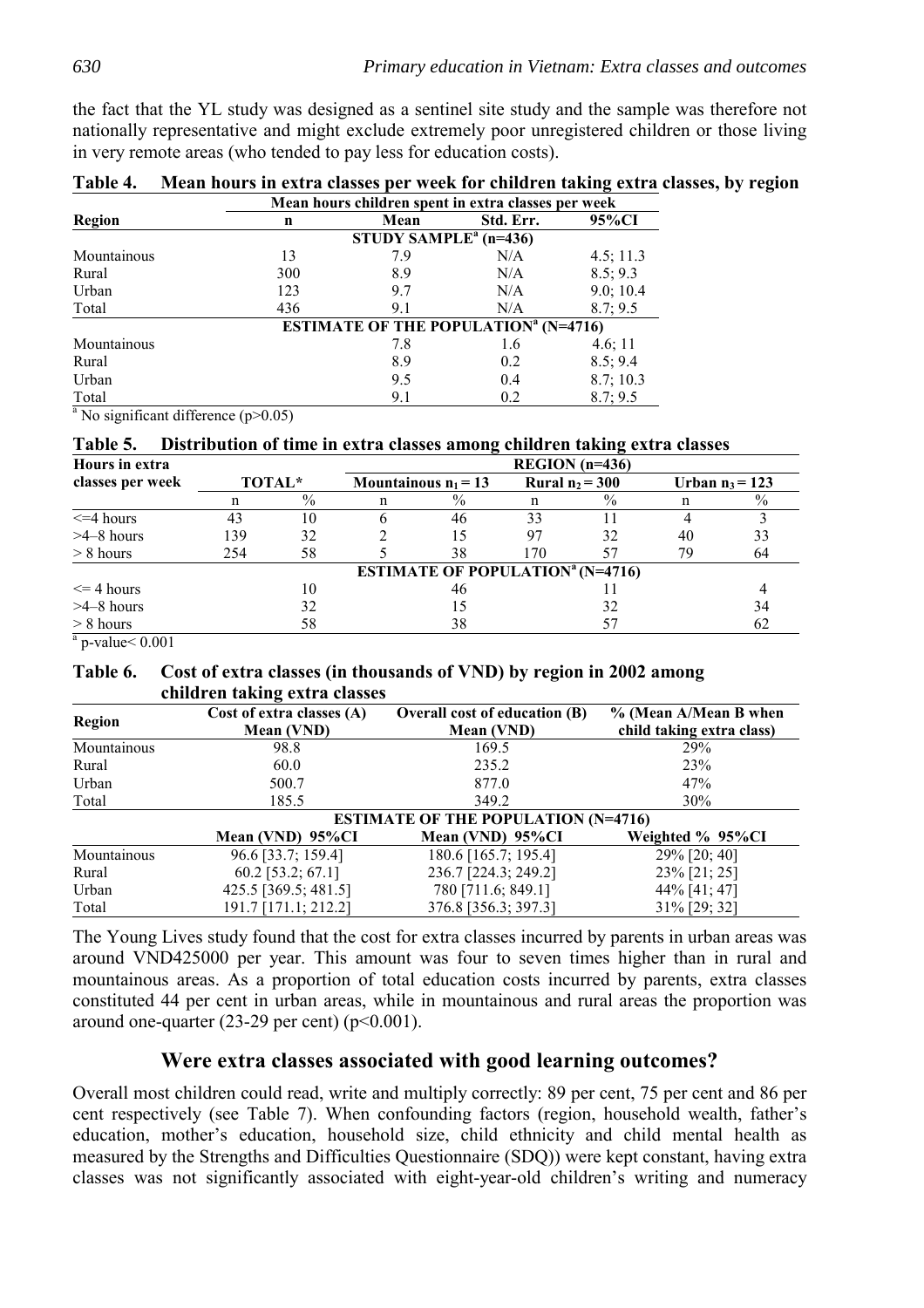(shown in Figures 1, 2 and 3). However, children taking extra classes after school were more than twice as likely to be able to read correctly than children who did not have extra classes  $(OR=2.2;$  $p<0.05$ ).

| Tavit <i>I</i> .<br>Littlaty and numerally of eight-year-blus               |              |                |  |  |  |  |
|-----------------------------------------------------------------------------|--------------|----------------|--|--|--|--|
| Learning outcome index                                                      | <b>Total</b> | $\frac{6}{10}$ |  |  |  |  |
| Reading*                                                                    |              |                |  |  |  |  |
| Cannot read anything                                                        | 43           | 4              |  |  |  |  |
| Can read letters only                                                       | 34           |                |  |  |  |  |
| Can read words only                                                         | 45           |                |  |  |  |  |
| Can read sentence                                                           | 872          | 88             |  |  |  |  |
| Writing                                                                     |              |                |  |  |  |  |
| Cannot write sentence**                                                     | 82           | 8              |  |  |  |  |
| Wrote with difficulty or errors                                             | 170          | 17             |  |  |  |  |
| Wrote without difficulty or errors                                          | 741          | 75             |  |  |  |  |
| Numeracy***                                                                 |              |                |  |  |  |  |
| Multiply incorrect                                                          | 107          | 14             |  |  |  |  |
| Multiply correct                                                            | 663          | 86             |  |  |  |  |
| * Sentence = It is hot in summer; ** Sentence = I like dogs; *** $2x 4 = ?$ |              |                |  |  |  |  |

**Table 7. Literacy and numeracy of eight-year-olds** 



**Figure 1. Logistic regression estimates of predictors of correct reading** 

So, if extra classes were not generally associated with learning outcomes, what was? Child mental health status was significantly associated with all three learning outcomes. Children with poor mental health were 42-58 per cent less likely to perform literacy and numeracy tasks correctly  $(p<0.05)$ . Household wealth had a significant impact on reading and numeracy skills, with children from wealthier families more likely to read and multiply correctly. Household size is also significantly associated with learning outcomes, as the more people there are in the household the lower the chance the child can read or write correctly. However, this effect was very slight.

Other factors, such as parental education, ethnicity and region were found to have significant effects on a single outcome only. Children whose fathers completed primary and secondary school were almost twice and four times respectively more likely to read correctly. They were almost three times more likely to write correctly if their father had completed secondary school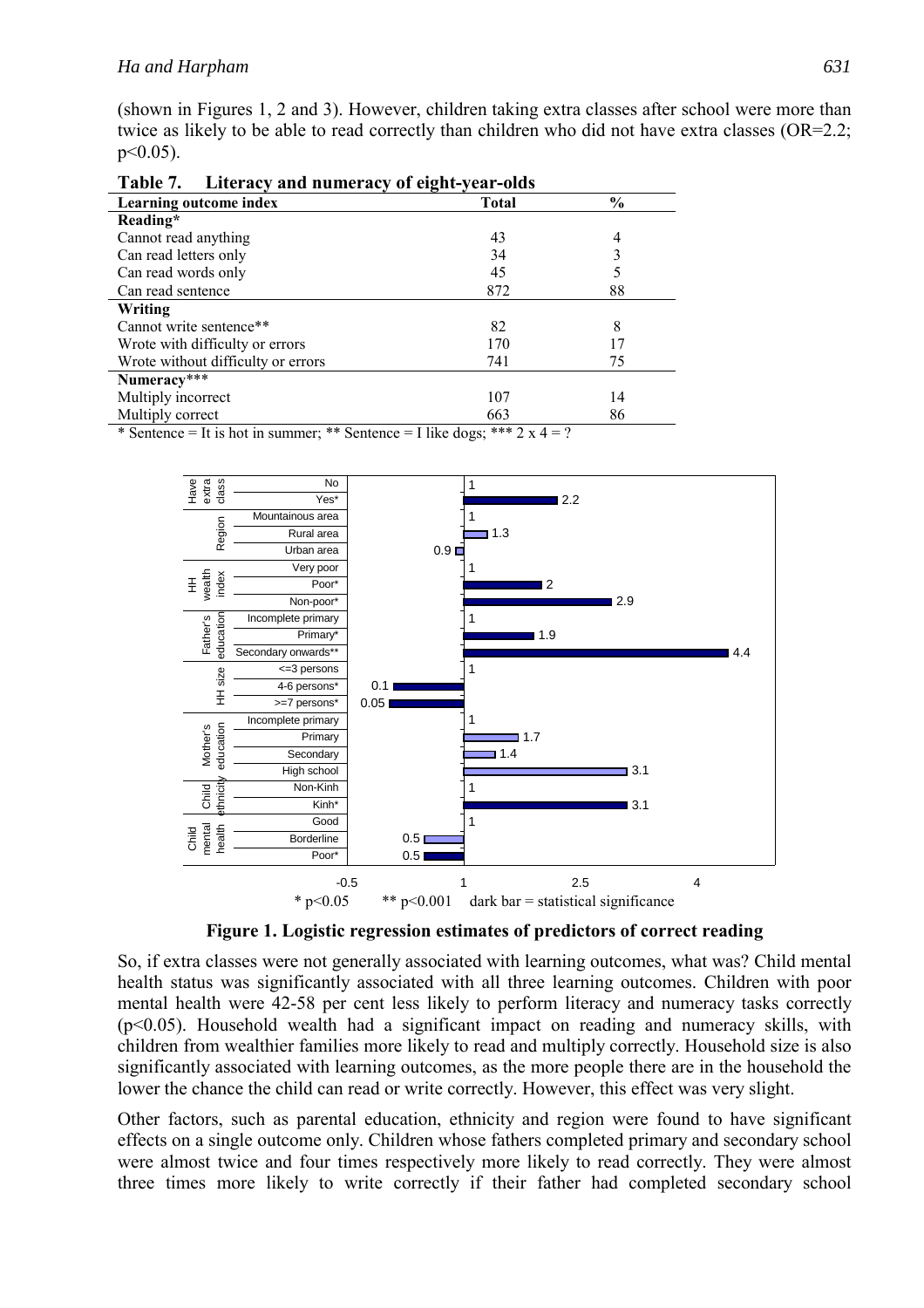(p<0.001). No significant association between father's education and child numeracy was found. Children whose mothers had completed primary school were nearly twice as likely to read correctly although statistical significance was not found. No significance was found for writing or numeracy. Kinh children were three times more likely to read correctly than non-Kinh children, which might be explained by the fact that reading materials in school were in Kinh and not their mother tongue. They therefore had to make more effort to learn to read than those learning in their mother tongue. No significant difference was found regarding writing or multiplication. Regarding region, children living in urban areas were twice as likely to be able to multiply correctly than children living in mountainous and rural areas ( $p<0.05$ ). The study did not find a significant effect between region and child reading and writing abilities when other factors were controlled.



**Figure 2. Logistic regression estimates of predictors of correct writing** 

## **DISCUSSION**

Although the government launched *Decree No. 242-TTg* in 1993 banning the proliferation of extra class provision, and circulars (Government of Vietnam, 1993) providing guidance on the control of extra classes, such high prevalence (46 per cent) of children taking extra classes after school is very serious. However, a limitation of this study is that we did not ascertain whether children were taking extra classes in order to catch up with their peers and because they were exceptionally talented students, or for one or more of the illegal reasons considered in the introduction. Thus, we cannot identify the true rate of illegal classes occurring in this sample. Nevertheless, the high prevalence of extra classes might reflect the fact that full-day schooling had not yet been widely implemented in Vietnam, and society in general, and parents in particular, were spontaneously adjusting to overcome the weaknesses of the current primary education system.

So what are the weaknesses of the system? A transparent, standardised system of pupil assessment based on age and appropriate goals has not yet been developed. Therefore the situation has created what might be regarded as 'false' educational needs, whereby children have to take extra classes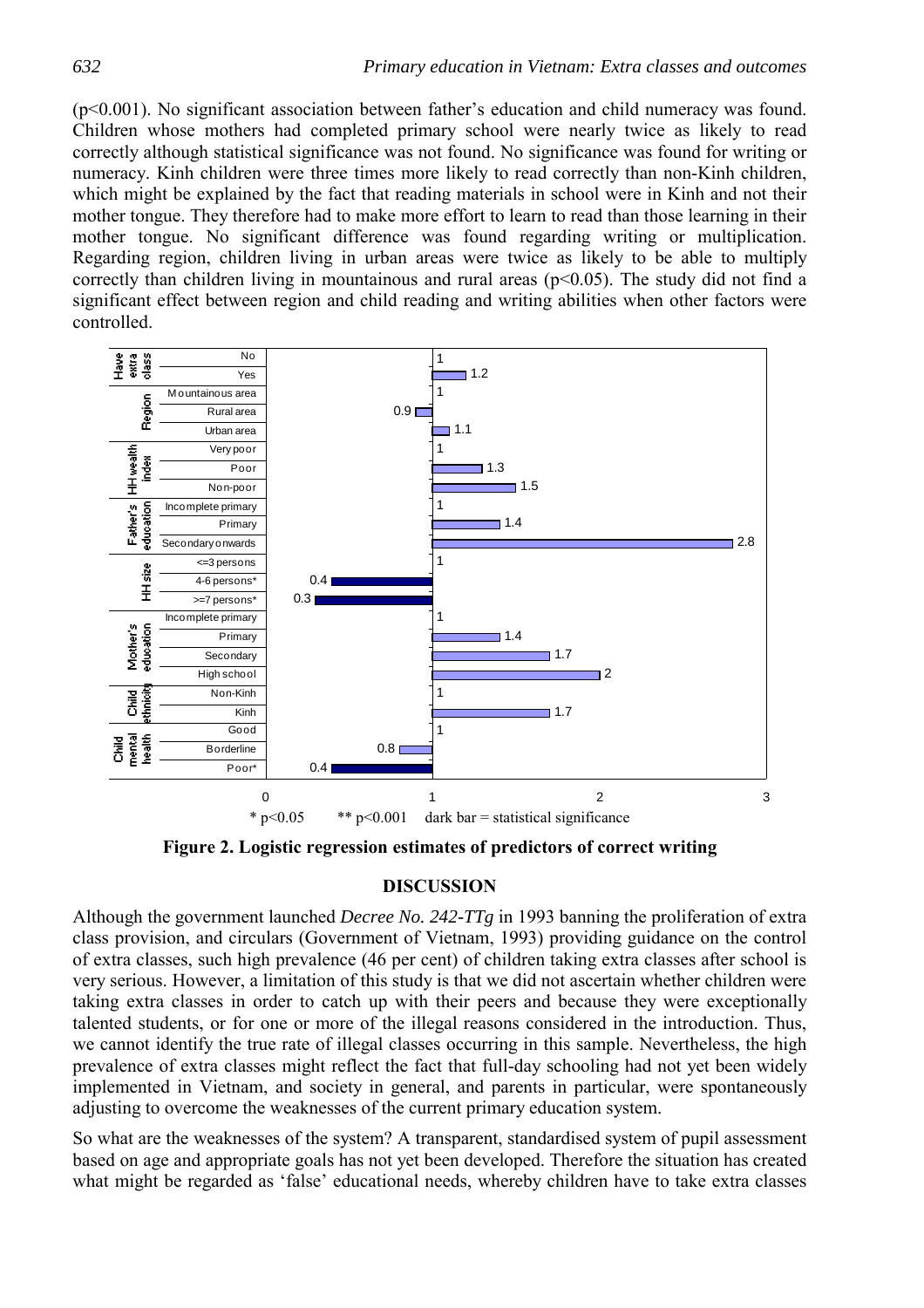#### *Ha and Harpham 633*

in order to attain the same level as classmates of the same age, under pressure from teachers and parents. Nevertheless, extra classes were not found to have a significant association with child learning outcomes in writing and numeracy. The improvement in reading rates associated with extra classes arguably did not compensate for the associated pressure on the child, the lack of time for recreation, and the lack of time for self-education.



**Figure 3. Logistic regression estimate of predictors of correct numeracy** 

To eliminate extra classes, first, social perceptions of extra classes and their effectiveness need changing. It is necessary to help parents understand and engage with the government's education policy, understand Ministry of Education and Training (MoET) requirements and the true value of extra classes. In order to do that, there should be more independent research results conveyed to the public via various channels. It is also vital to do research in which children's voices about whether extra classes do or do not help children learn better should be gathered and disseminated to the public. Second, the government in general and the education sector in particular could perhaps focus on full-day schooling implementation for primary children and a promulgation of a transparent, standardised system of pupil assessment based on age and textbook. In addition, the MoET and the government need to manage teaching in both public and private schools, establishing high cash penalties or dismissing from the education sector anyone who insists on providing illegal extra classes for cash generation. While it is debated whether teachers continue provision of extra classes at home due to low salaries, it is worthwhile to review and develop an appropriate teachers' salary and incentive scheme in order to ensure that teachers receive an adequate income from legal academic classes.

This study suggests that extra classes may be necessary for 'catch-up' children but should not be the norm for a generation of primary children. This will reduce costs and pressure, not only on children but also on their parents. Once the artificial extra classes are controlled, extra classes might truly help vulnerable and slow children to catch up with their peers and pass grades. The broader finding that poor children suffer poorer learning outcomes calls for more equity in both the provision and the quality of primary level education.